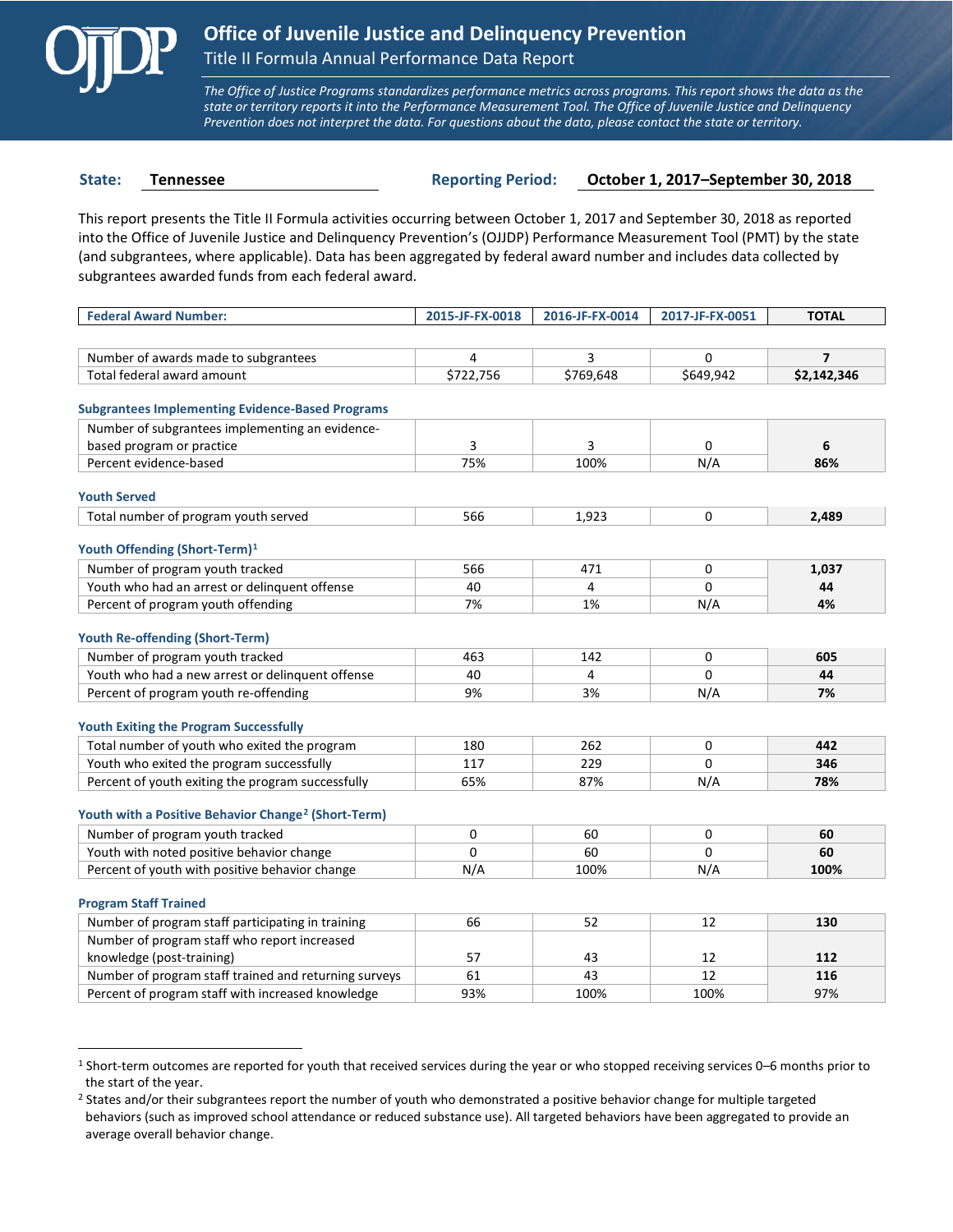# **Title II Formula Annual Performance Data Report**

# **Systems Improvement Activities**

| Number of Memorandum of Understandings developed |     |    |     |
|--------------------------------------------------|-----|----|-----|
| Number of program materials developed            |     |    |     |
| Number of planning activities conducted          | 404 |    | 466 |
| Number of program/agency policies or procedures  |     |    |     |
| created, amended, or rescinded                   |     | 30 |     |

# Purpose Area Allocations

OJJDP has defined 32 purpose areas that states may use their Title II funds to implement, either through subawards to local, public, and private agencies or through statewide programs. This section lists the funds allocated from each federal award to both subgrantee and statewide programs during the reporting period.<sup>[3](#page-1-0)</sup>

| <b>Purpose Area</b>                             | 2015-JF-FX-0018 | 2016-JF-FX-0014 | 2017-JF-FX-0051 | <b>TOTAL</b> |
|-------------------------------------------------|-----------------|-----------------|-----------------|--------------|
| 1. Aftercare/Reentry                            | \$0             | \$0             | \$0             | \$0          |
| 2. After School Programs                        | \$0             | \$0             | \$0             | \$0          |
| 3. Alternatives to Detention                    | \$0             | \$0             | \$0             | \$0          |
| 4. Child Abuse and Neglect                      | \$0             | \$0             | \$0             | \$0          |
| 5. Community-Based Programs and Services        | \$0             | \$0             | \$0             | \$0          |
| 6. Delinquency Prevention                       | \$134,873       | \$159,920       | \$0             | \$294,793    |
| 7. Gangs                                        | \$0             | \$0             | \$0             | \$0          |
| 8. Graduated and Appropriate Sanctions          | \$0             | \$0             | \$0             | \$0          |
| 9. Hate Crimes                                  | \$0             | \$0             | \$0             | \$0          |
| 10. Job Training                                | \$0             | \$0             | \$0             | \$0          |
| 11. Learning and Other Disabilities             | \$0             | \$0             | \$0             | \$0          |
| 12. Mental Health Services                      | \$0             | \$0             | \$0             | \$0          |
| 13. Mentoring, Counseling and Training Programs | \$0             | \$0             | \$0             | \$0          |
| 14. Positive Youth Development                  | \$0             | \$0             | \$0             | \$0          |
| 15. Probation                                   | \$0             | \$0             | \$0             | \$0          |
| 16. Protecting Juvenile Rights                  | \$0             | \$0             | \$0             | \$0          |
| 17. School Programs                             | \$0             | \$0             | \$0             | \$0          |
| 18. Substance and Alcohol Abuse                 | \$0             | \$0             | \$0             | \$0          |
| 19. Compliance Monitoring                       | \$25,000        | \$50,000        | \$45,000        | \$120,000    |
| 20. Deinstitutionalization of Status Offenders  | \$0             | \$0             | \$0             | \$0          |
| 21. Disproportionate Minority Contact           | \$5,464         | \$60,000        | \$30,000        | \$95,464     |
| 22. Diversion                                   | \$0             | \$0             | \$0             | \$0          |
| 23. Gender-Specific Services                    | \$0             | \$0             | \$0             | \$0          |
| 24. Indian Tribe Programs                       | \$0             | \$0             | \$0             | \$0          |
| 25. Indigent Defense                            | \$0             | \$0             | \$0             | \$0          |
| 26. Jail Removal                                | \$90,000        | \$90,000        | \$90,000        | \$270,000    |
| 27. Juvenile Justice System Improvement         | \$50,000        | \$0             | \$0             | \$50,000     |
| 28. Planning and Administration                 | \$72,276        | \$76,965        | \$64,994        | \$214,235    |
| 29. Reducing Probation Officer Caseloads        | \$0             | \$0             | \$0             | \$0          |
| 30. Rural Area Juvenile Programs                | \$0             | \$0             | \$0             | \$0          |
| 31. Separation of Juveniles from Adult Inmates  | \$0             | \$0             | \$0             | \$0          |
| 32. State Advisory Group (SAG) Allocation       | \$20,000        | \$20,000        | \$20,000        | \$60,000     |

<span id="page-1-0"></span><sup>&</sup>lt;sup>3</sup> The dollars shown are an estimate of total funds allocated for activities conducted for each purpose area. The PMT is not a grants management system and does not collect data on actual expenditures. For actual expenditures, please refer to the Office of Justice Programs Grants Management System (GMS).

 $\overline{a}$